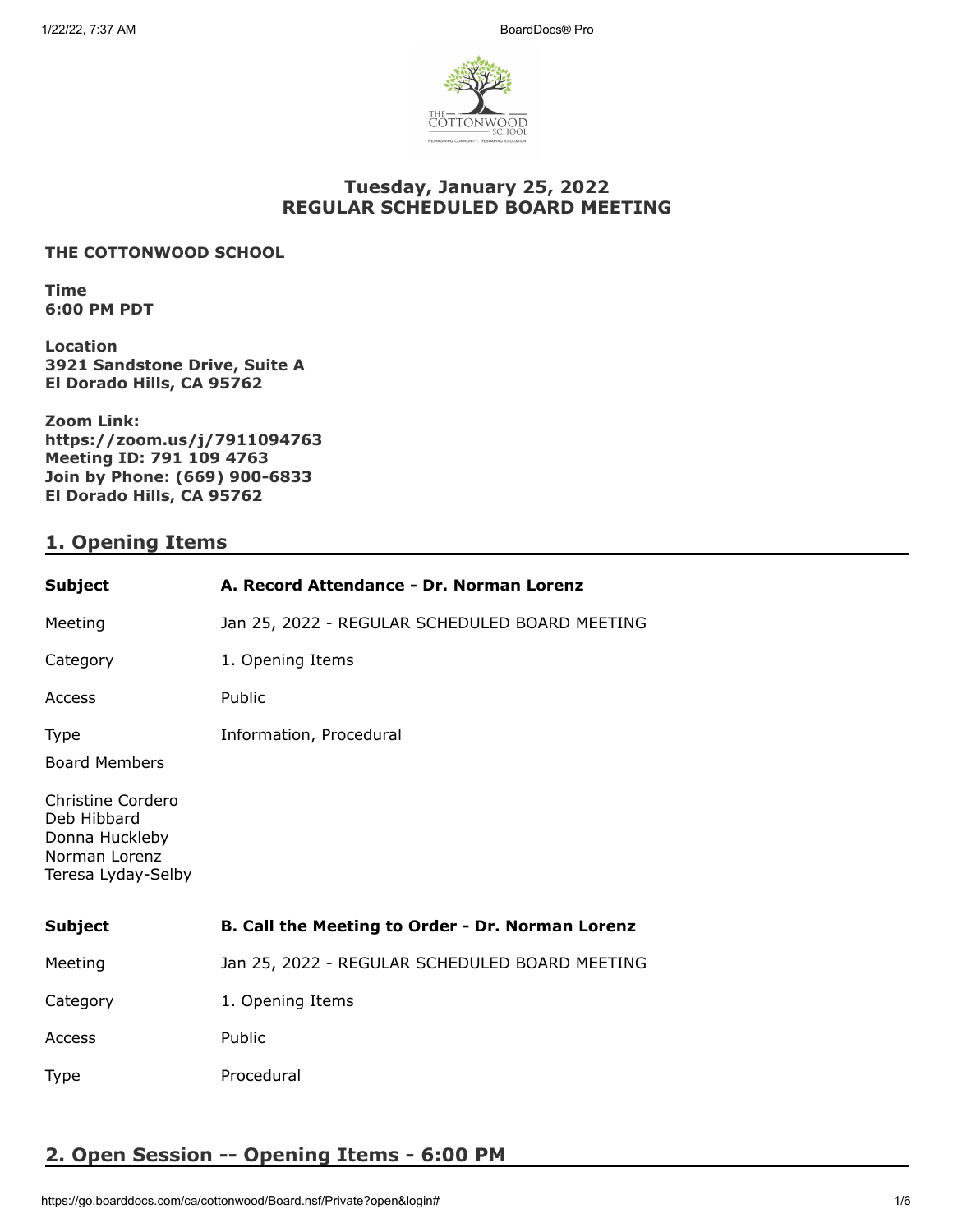| Subject     | A. Approval of the Agenda                      |
|-------------|------------------------------------------------|
| Meeting     | Jan 25, 2022 - REGULAR SCHEDULED BOARD MEETING |
| Category    | 2. Open Session -- Opening Items - 6:00 PM     |
| Access      | Public                                         |
| <b>Type</b> | Action                                         |

Recommended Action Motion to approve the agenda. Second, roll call vote.

Roll Call Vote:

Christine Cordero Deb Hibbard Donna Huckleby Norman Lorenz Teresa Lyday-Selby

| Subject | <b>B. Board Finding AB361</b> |
|---------|-------------------------------|
|---------|-------------------------------|

Meeting Jan 25, 2022 - REGULAR SCHEDULED BOARD MEETING

Category 2. Open Session -- Opening Items - 6:00 PM

Access Public

Type Action

Recommended Action Motion for Board Approval of Findings to Conduct Virtual Meetings Pursuant to AB 361. Second, roll call vote.

# **SUBMITTED BY:** Ann Buxton

**PRESENTING TO THE BOARD:** Ann Buxton

## **ESTIMATED TIME OF ITEM:** 5 minutes

### **BACKGROUND AND SUMMARY (overview):**

During times of crisis or emergency, it is essential that public agencies are able to continue to provide critical services to the public. Assembly Bill 361 (Rivas), which will allow public agencies to meet remotely, as they do now under the Governor's Executive Orders related to COVID-19.

- While maintaining transparency and public access, local agencies, schools, would be able to meet remotely during a declared state of emergency
- While agencies would still be required to post agendas and meeting information, agencies would not be required to post meeting notices and/or agendas in physical locations when remotely meeting during an emergency
- While the public must continue to have access to the remote meeting and provided the ability to make a public comment, agencies would not be required to make all remote meeting sites accessible to the public, nor include the remote location details in the meeting notice or agenda during a declared state of emergency
- Additionally, agency board members would not be required to be at remote sites within the territorial bounds of the agency during a declared state of emergency

Roll Call Vote: Christine Cordero Deb Hibbard Donna Huckleby Norman Lorenz Teresa Lyday-Selby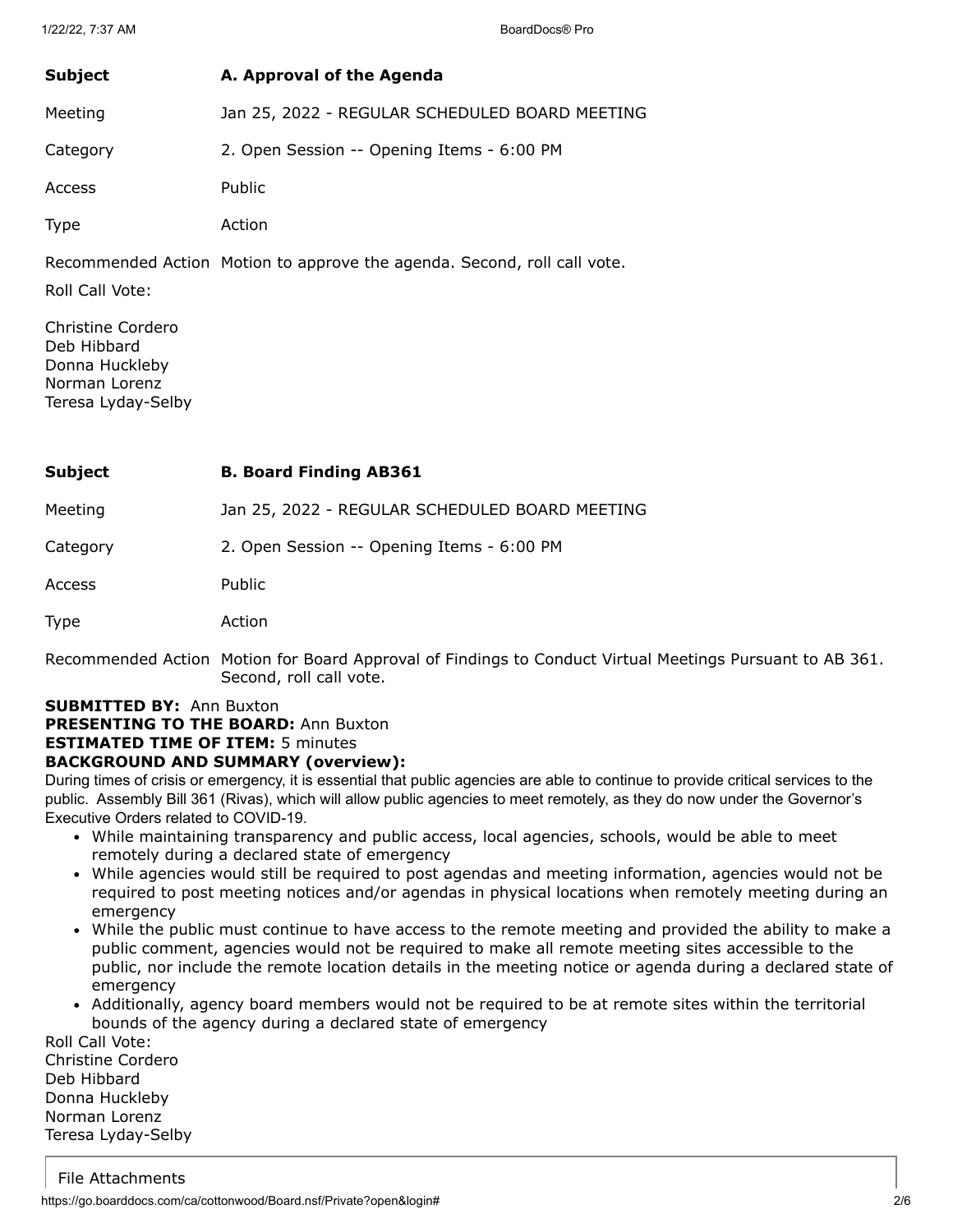| Subject     | <b>C. Public Comments</b>                      |
|-------------|------------------------------------------------|
| Meeting     | Jan 25, 2022 - REGULAR SCHEDULED BOARD MEETING |
| Category    | 2. Open Session -- Opening Items - 6:00 PM     |
| Access      | <b>Public</b>                                  |
| <b>Type</b> | Information, Procedural                        |

Public comment rules: Members of the public may address the Board on agenda or non-agenda items through the teleconference platform, Zoom. Zoom does not require the members of the public to have an account or login. Please either utilize the chat option to communicate with the administrative team your desire to address the board or simply communicate orally your desire to address the board when the board asks for public comments. Members of the public are permitted to comment on both non-agenda item matters and agenda item matters when public comment is called. Speakers may be called in the order that requests are received. We ask that comments are limited to 2 minutes each, with no more than 15 minutes per single topic so that as many people as possible may be heard. If a member of the public utilizes a translator to address the board, those individuals are allotted 4 minutes each. If the board utilizes simultaneous translation equipment to allow the board to hear the translated public testimony simultaneously, those individuals are allotted 2 minutes each. By law, the Board is allowed to take action only on items on the agenda. The Board may, at its discretion, refer a matter to school staff or calendar the issue for future discussion.

| Subject  | <b>D. Approve Minutes</b>                      |
|----------|------------------------------------------------|
| Meeting  | Jan 25, 2022 - REGULAR SCHEDULED BOARD MEETING |
| Category | 2. Open Session -- Opening Items - 6:00 PM     |
| Access   | Public                                         |
| Type     | Action                                         |

Recommended Action Motion to Approve Minutes for the December 14, 2021, Regular Board Meeting as presented. Second, roll call vote.

**SUBMITTED BY:** Ann Buxton **PRESENTING TO THE BOARD: ESTIMATED TIME OF ITEM:** 2 minutes **BACKGROUND AND SUMMARY (overview):**

Roll Call Vote: Christine Cordero Deb Hibbard Donna Huckleby Norman Lorenz Teresa Lyday-Selby

File Attachments [Minutes for December 14 2021.pdf \(127 KB\)](https://go.boarddocs.com/ca/cottonwood/Board.nsf/files/CADQHH690763/$file/Minutes%20for%20December%2014%202021.pdf)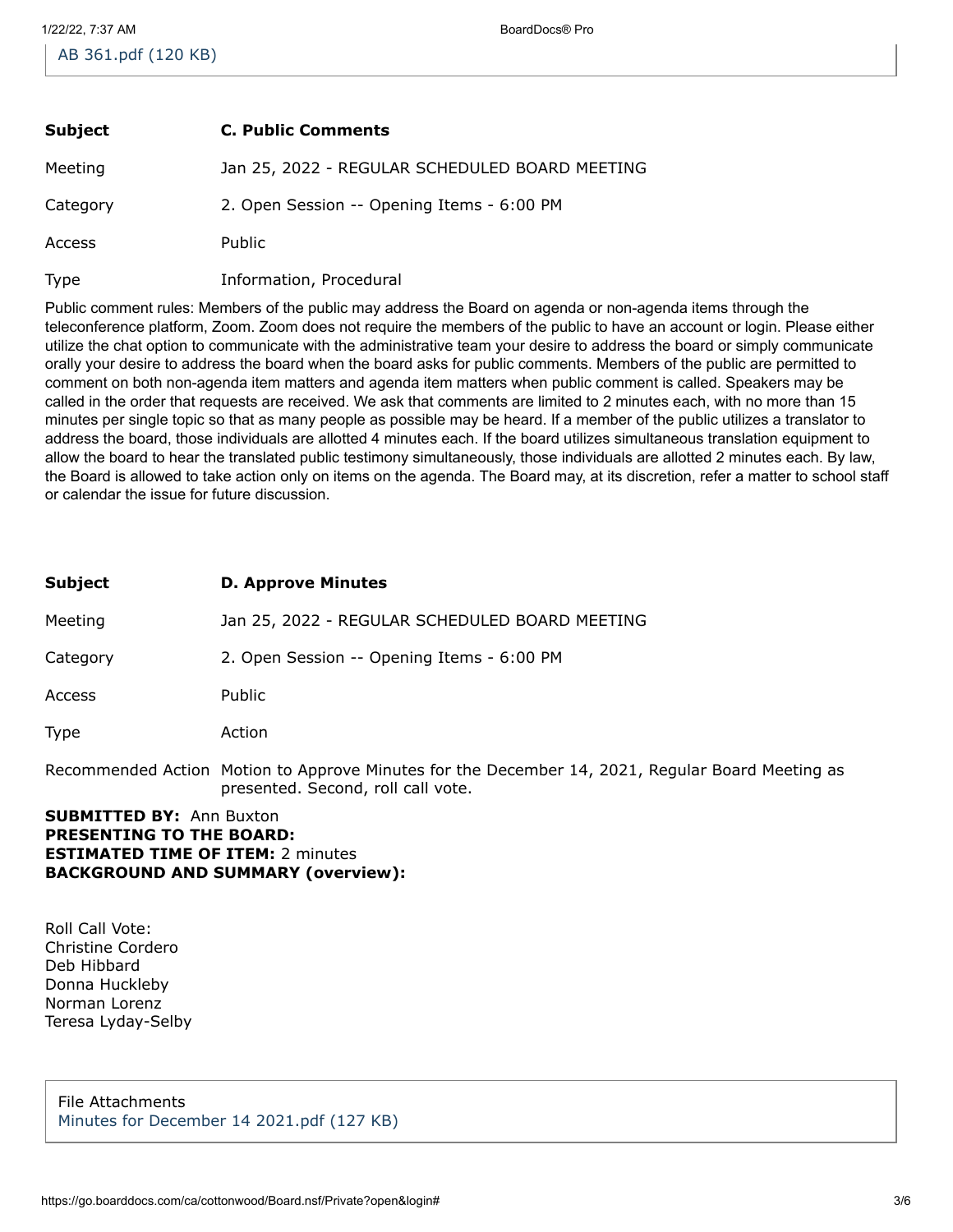| <b>Subject</b>                                                                                                | <b>E. Executive Director's Report Cindy Garcia</b> |
|---------------------------------------------------------------------------------------------------------------|----------------------------------------------------|
| Meeting                                                                                                       | Jan 25, 2022 - REGULAR SCHEDULED BOARD MEETING     |
| Category                                                                                                      | 2. Open Session -- Opening Items - 6:00 PM         |
| Access                                                                                                        | Public                                             |
| <b>Type</b>                                                                                                   | Information                                        |
| <b>SUBMITTED BY: Ann Buxton</b><br><b>DRECENTIME TO THE ROADD.</b> $C_{\alpha}$ , $C_{\alpha}$ , $C_{\alpha}$ |                                                    |

**PRESENTING TO THE BOARD:** Cindy Garcia **ESTIMATED TIME OF ITEM:** 15 minutes **BACKGROUND AND SUMMARY (overview):**

#### File Attachments

[January 25 Cottonwood Board Meeting.pdf \(4,036 KB\)](https://go.boarddocs.com/ca/cottonwood/Board.nsf/files/CAVUPQ72E720/$file/January%2025%20Cottonwood%20Board%20Meeting.pdf)

### **3. Finance**

## **SUBMITTED BY:** Ann Buxton **PRESENTING TO THE BOARD:** Jason Sitomer and Spencer Styles **ESTIMATED TIME OF ITEM:** 5 minutes **BACKGROUND AND SUMMARY (overview):** Presentation of December Financials including the November check register. Charter Impact representatives, Jason Sitomer and Spencer Styles will present the previous month's financial reports that include highlights, revenue, expenses, fund, and cash balances, and related information. Roll Call Vote: Christine Cordero Deb Hibbard Donna Huckleby Norman Lorenz Teresa Lyday-Selby **Subject A. Discussion and Potential Action on the December Financials including the November check register Jason Sitomer & Spencer Styles** Meeting Jan 25, 2022 - REGULAR SCHEDULED BOARD MEETING Category 3. Finance Access Public Type Discussion and Potential Action Recommended Action Motion to approve the December Financials including the November check register financials as presented. Second, roll call vote.

File Attachments [Cottonwood\\_Financial Package\\_December 2021.pdf \(1,203 KB\)](https://go.boarddocs.com/ca/cottonwood/Board.nsf/files/CAVQTK686E5C/$file/Cottonwood_Financial%20Package_December%202021.pdf)

### **Subject B. Annual Audit Review for The Cottonwood School**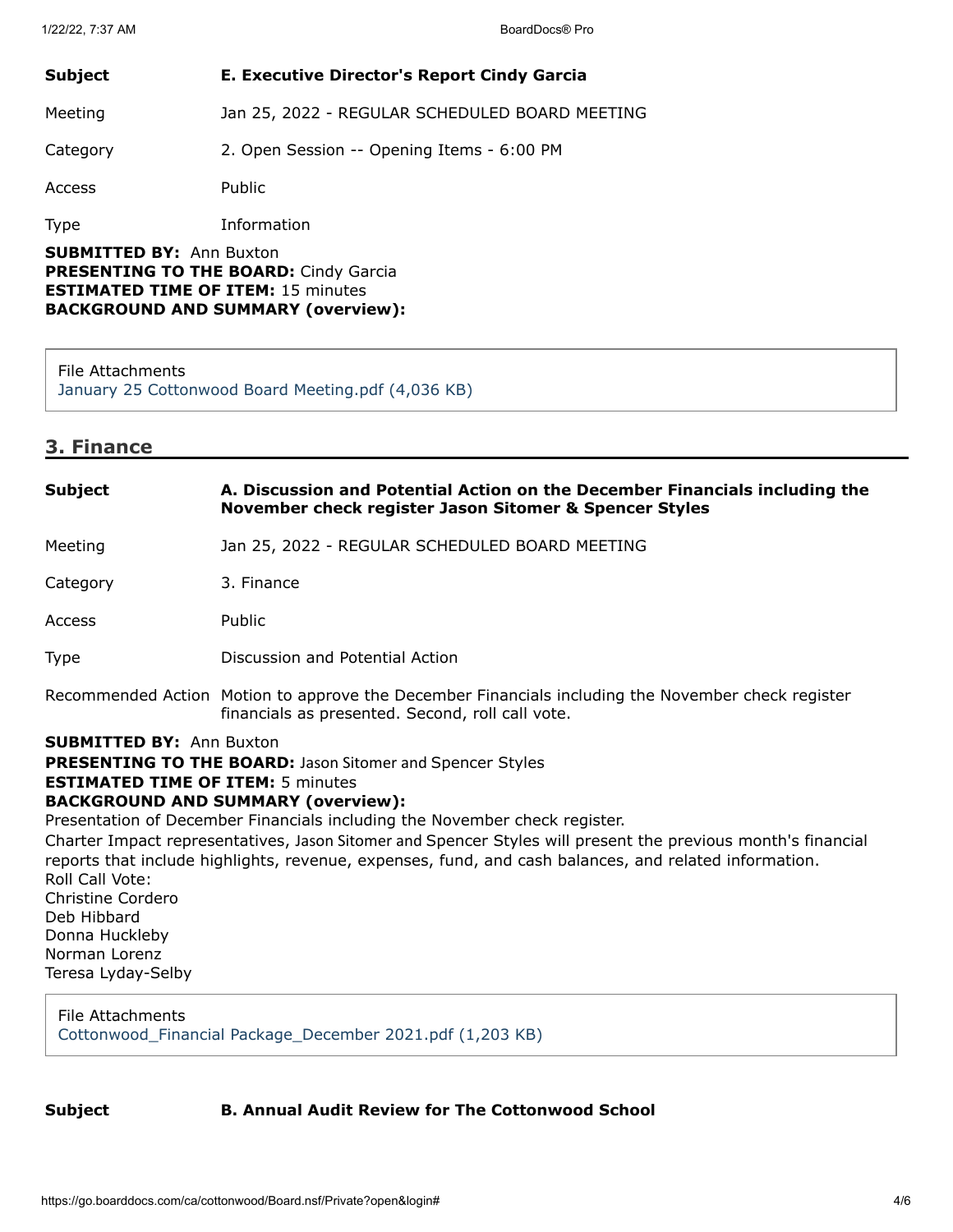1/22/22, 7:37 AM BoardDocs® Pro

| Meeting  | Jan 25, 2022 - REGULAR SCHEDULED BOARD MEETING |
|----------|------------------------------------------------|
| Category | 3. Finance                                     |

Access Public

Type Discussion and Potential Action

Recommended Action Motion to approve The Cottonwood School's Annual Audit Review report as presented. Second, roll call vote.

**SUBMITTED BY:** Ann Buxton

**PRESENTING TO THE BOARD:** Representative Wilkinson Hadley King & Co. LLP **ESTIMATED TIME OF ITEM:** 10 minutes

### **BACKGROUND AND SUMMARY (overview):**

Presentation of The Cottonwood School's Audit report.

A Representative Wilkinson Hadley King & Co. LLP will present The Cottonwood School's audit findings and related information.

Roll Call Vote: Christine Cordero Deb Hibbard Donna Huckleby Norman Lorenz Teresa Lyday-Selby

File Attachments [20-21 Audit Rpt - Cottonwood.pdf \(672 KB\)](https://go.boarddocs.com/ca/cottonwood/Board.nsf/files/CAWL7F5529FC/$file/20-21%20Audit%20Rpt%20-%20Cottonwood.pdf)

## **4. Academic Excellence**

## **Subject A. School Accountability Report Card, SARC**

Meeting Jan 25, 2022 - REGULAR SCHEDULED BOARD MEETING

Category 4. Academic Excellence

Access Public

Type Discussion and Potential Action

### **SUBMITTED BY:** Ann Buxton

**PRESENTING TO THE BOARD: Ann Buxton** 

**ESTIMATED TIME OF ITEM:** 5 minutes

## **BACKGROUND AND SUMMARY (overview):**

By February 1 of each year, every school in California is required by state law to publish a School Accountability Report Card (SARC). The SARC contains information about the condition and performance of each California public school. Under the Local Control Funding Formula (LCFF) all local educational agencies (LEAs) are required to prepare a Local Control and Accountability Plan (LCAP), which describes how they intend to meet annual school-specific goals for all pupils, with specific activities to address state and local priorities. Additionally, data reported in an LCAP is to be consistent with data reported in the SARC.

### File Attachments

[School\\_Accountability\\_Report\\_Card\\_The\\_Cottonwood\\_School Final.pdf \(1,418 KB\)](https://go.boarddocs.com/ca/cottonwood/Board.nsf/files/CAWL75551E48/$file/School_Accountability_Report_Card_The_Cottonwood_School%20Final.pdf)

**5. Governance 6. Closing Items**